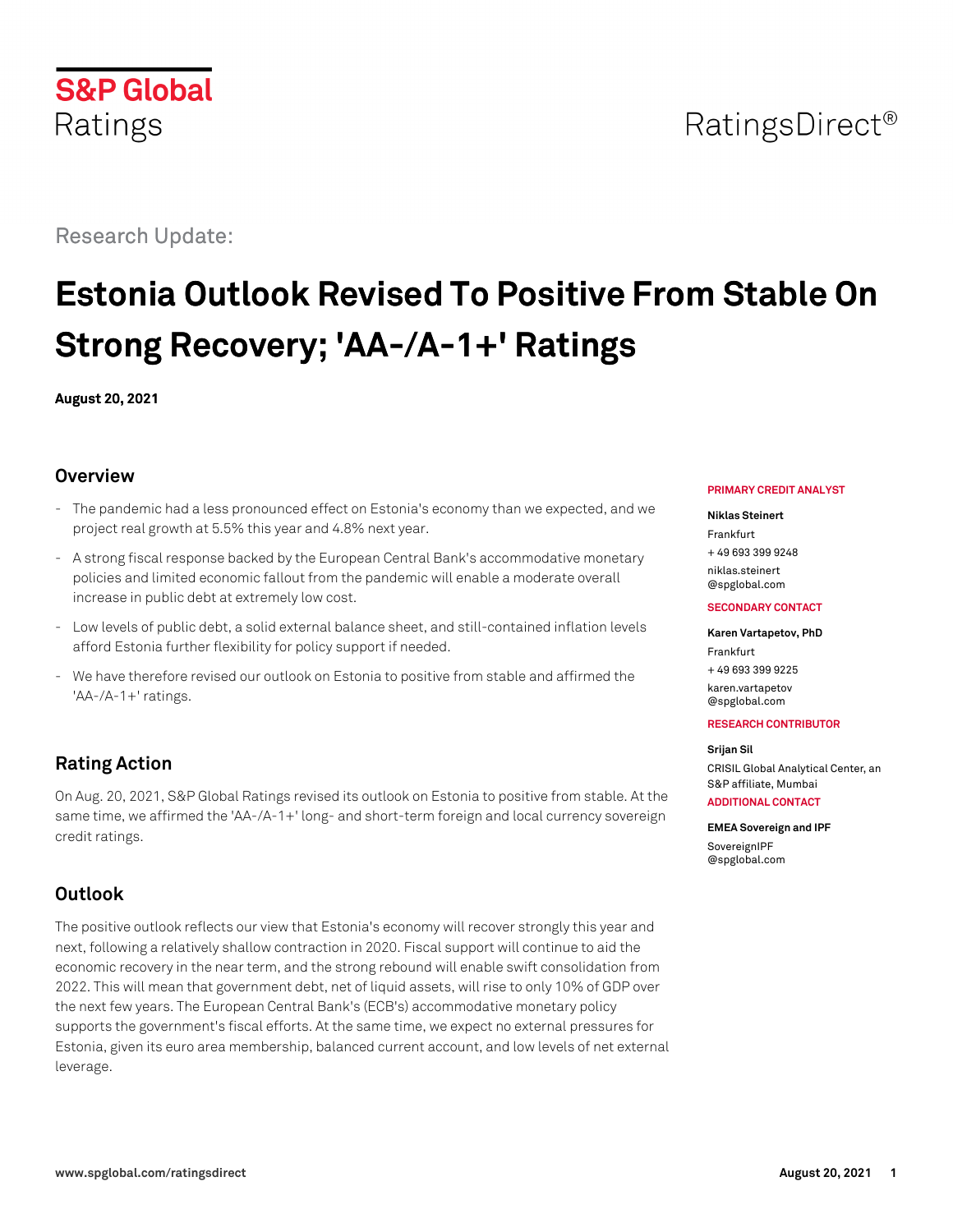## **Upside scenario**

We could raise the ratings if Estonia's economy strengthened beyond our current expectations and further boosted the country's income levels. We believe such a scenario would most likely reflect productivity gains in high-value-added services sectors over the next few years. A healthy economic recovery could also result in stronger fiscal balances and reduce general government debt.

We could also raise the ratings if external metrics exceeded our expectations, for example through continuous and strong current account surpluses. Furthermore, we could raise our ratings if Estonia's economy became more synchronized with that of the eurozone, for example through converging inflation trends.

## **Downside scenario**

We could lower the ratings or revise the outlook to stable if Estonia's economy underperformed our expectations by significant margins. Under a scenario of much weaker growth, the economy might require larger and ongoing fiscal support measures that would weaken public finances beyond our current assumptions.

# **Rationale**

Estonia's economic recovery has gained strong momentum over the past several months. After a relatively shallow contraction in 2020, aided by a combination of less-stringent domestic health restrictions, effective fiscal support, and resilient external demand, we currently expect real GDP to grow by well over 5% this year. Although fiscal support measures during the pandemic increased actual and expected deficits in 2020-2021, policy space remains ample. We believe general government debt, net of liquid assets, will approach only 10% of GDP over the next three years, the lowest level in the EU.

A track record of strong fiscal and economic policies and the established institutional set-up continue to underpin Estonia's creditworthiness. As a eurozone member, Estonia benefits from access to the monetary union's deep capital markets and monetary policy support from the ECB. We think close to balanced current accounts over the next several years, combined with low levels of net external leveraging, will protect Estonia from external headwinds. We also expect EU budgetary and Recovery and Resilience Facility (RRF) transfers will boost Estonia's average annual capital account surplus to around 2.5% of GDP per year over the next few years (potentially leading to rising infrastructure-related imports and modest widening of the current account deficit). The ratings are constrained by Estonia's moderate income levels compared with those of similarly rated peers.

# **Institutional and economic profile: The economic recovery in the first half of 2021 was much stronger than we anticipated, and GDP already exceeds that of pre-crisis levels**

- Despite a temporary spike in infections, Estonia's economic recovery was largely unaffected in the first half of 2021.
- Absent any major resurgence of the virus, we expect real GDP to expand by 5.5% in 2021 and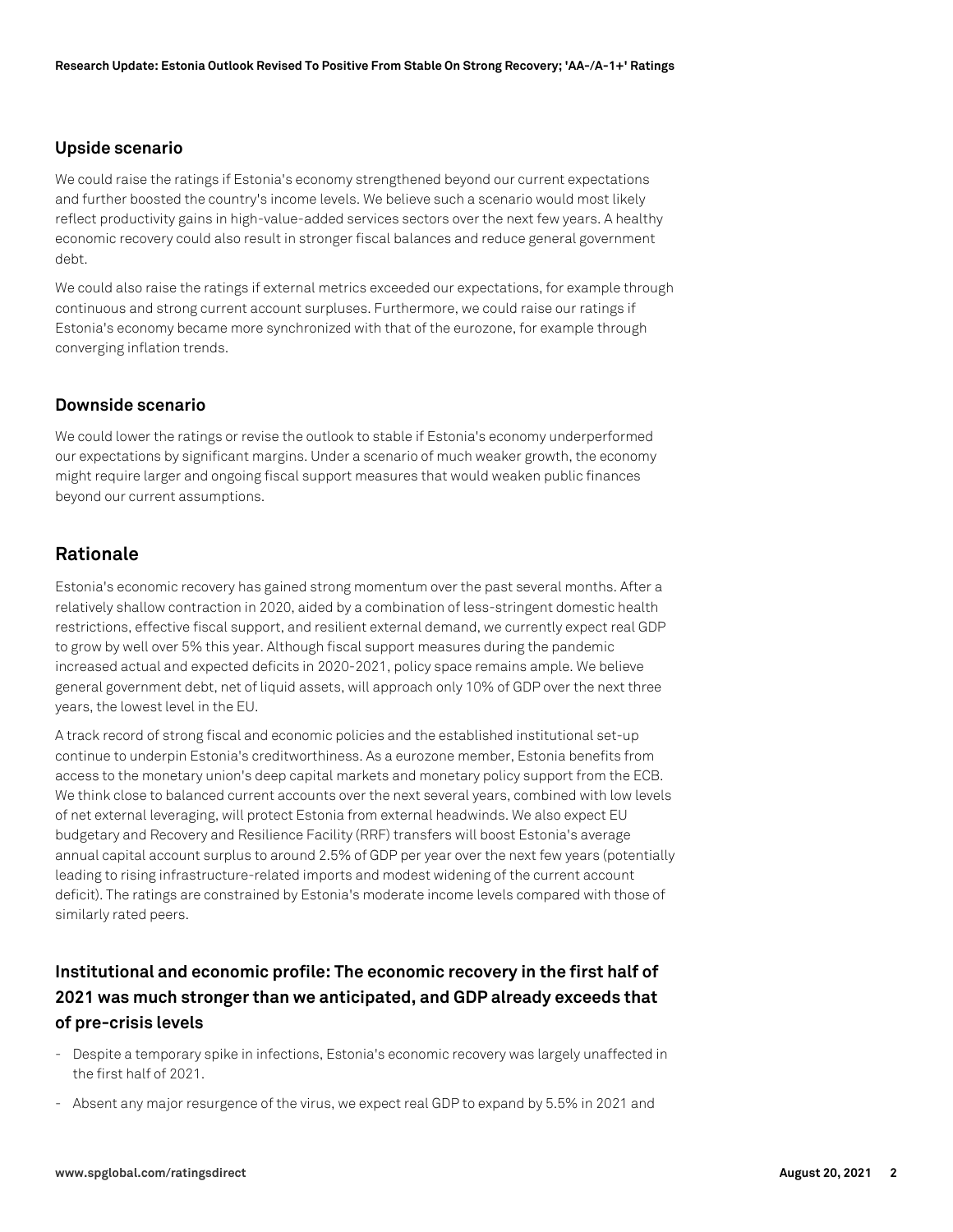4.8% in 2022, benefitting from strong external demand and fiscal support.

- A significant inflow of EU funds will underpin strong medium-term growth prospects.

The Estonian economy had a strong start to the year, despite a temporary, but significant, rise of infection rates in March and April. GDP was already above pre-crisis levels in the first two quarters and early indicators show further improvement to come. Estonia's economy has been generally resilient throughout the crisis, with generally low levels of restrictions imposed compared with other European countries and a high degree of economic adaptability, also indicated by last year's relatively shallow 2.9% contraction. We are therefore confident that further economic stress due to the pandemic will be limited, despite vaccination levels currently remaining below the EU average. We expect vaccinations to catch up in the next several weeks, which should further support economic recovery.

The less severe direct impact of the pandemic on domestic demand provides a solid foundation for a strong recovery of Estonia's economy in 2021. Currently, we expect real GDP to expand by at least 5.5% in 2021 and 4.8% in 2022, absent a major resurgence of the pandemic. Besides strong domestic demand, exports are rising thanks to the rebound of economic activity in the country's most important trading partners. Over the next several months we expect a further boost to the economy on the back of an imminent pension reform, which could free up  $\epsilon$ 1.3 billion of savings, equivalent to almost 4.5% of GDP. On the downside, however, we note that the labor market has not fully recovered to pre-pandemic levels, despite the strong economic rebound. Nevertheless, we expect more meaningful decreases of the unemployment rate after the third quarter.

We believe the government will consolidate public finances and reduce its fiscal stimulus measures as the economy continues to recover. At the same time, EU funds from the new EU Multiannual Financing Framework 2021-2027 (MFF) and the RRF will support Estonia's economic development over the next few years, as well as fiscal and external balances. We currently estimate that total grants allocated to Estonia through the various programs could exceed  $\epsilon$ 8 billion over the next seven to nine years, well above 25% of the country's GDP. We believe the first payments from the RRF could start this year for Estonia, although they are subject to approval by the European Commission. However, we note that under the current proposal, the majority of RRF and MFF funds will not be disbursed before 2022. Given Estonia's track record of swift and effective absorption, we believe the country will use the funds quickly once they become available.

The country's demographic profile, including a shrinking working-age population, will remain a structural constraint to long-term economic growth. Although the labor market has not fully recovered from the pandemic, we believe it will become extremely tight again, similar to before the pandemic, over the next few months. At the same time, Estonia's demographic shifts have historically been less adverse than in other Baltic or Central Eastern European states. Unlike regional peers', Estonia's population has increased by an average 0.2% annually over the past five years, supported by net (re-)immigration, particularly from Finland, Latvia, Russia, and Ukraine. In addition, the implementation of previous labor reforms has accelerated the participation rate, and we consider the labor market to be very flexible by European standards.

Excluding these possible developments, we would expect Estonia to revert to annual growth closer to 2.5% after 2022. We note that Estonia has successfully increased its presence in specific high-value-added export sectors in recent years, primarily related to services--particularly information and communication technology (ICT), financial, and business services. In fact, ICT services contributed more to GDP than the construction sector did before the pandemic, and we expect these trends to continue. That said, Estonia's export base and economic activity still encompass a substantial share of lower-value-added manufacturing and services sectors, such as transportation. Income levels therefore remain below those of peers' in the same rating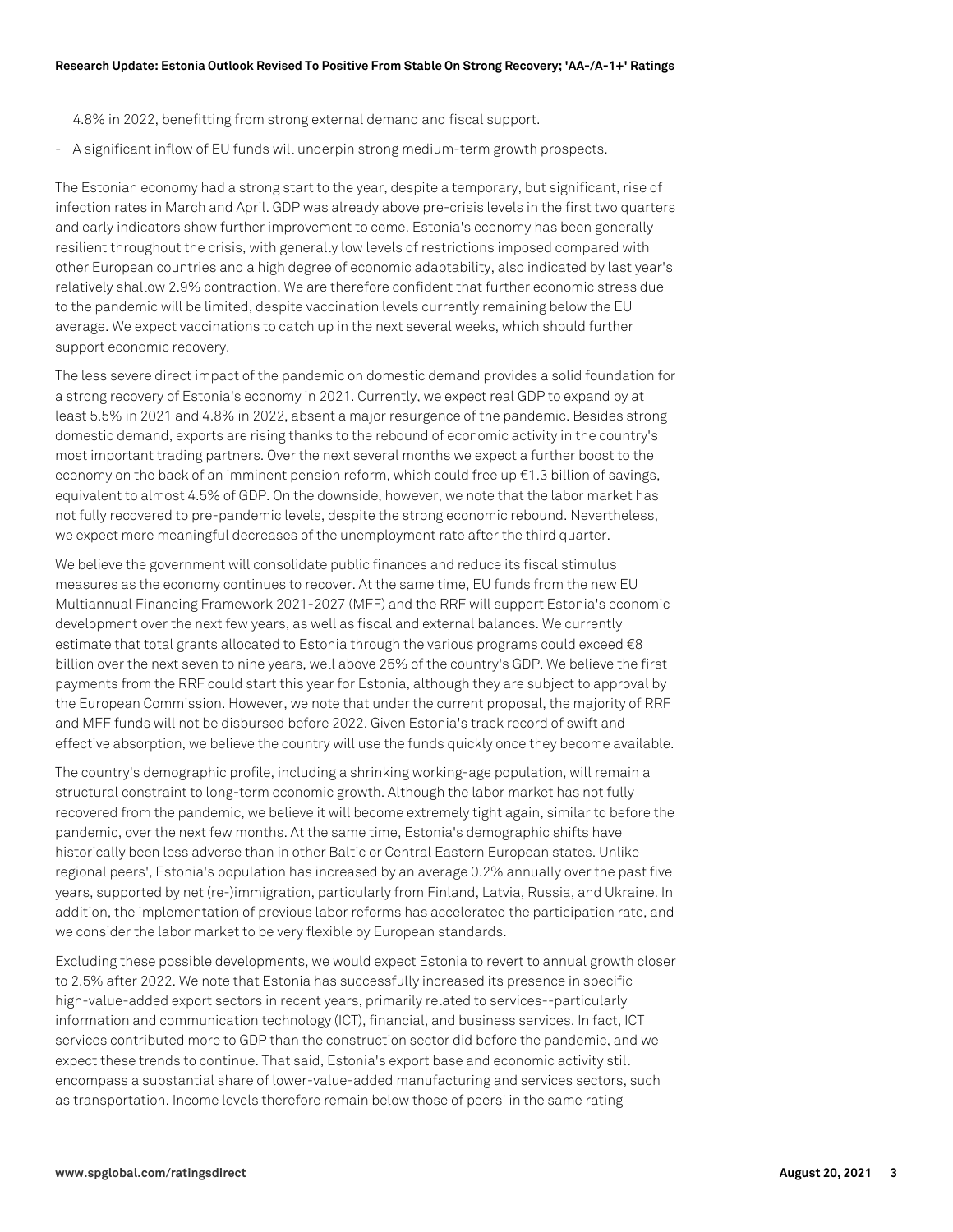#### category.

We note a relatively smooth transition after this year's shift in the government coalition, which now consists of a two-party government of the Reform Party and the Center Party, compared with the previous three-party center-right coalition. The reformation of the government has not changed our view of Estonia's political and institutional systems as a credit strength. Historically, Estonia has maintained sound macroeconomic management, even though few of its governments have served a full term during the past two decades. We believe that major and sustained policy shifts are unlikely. There is still a broad political consensus on key policy items, such as generally prudent fiscal policies that strengthen Estonia's competitive business environment and Estonia's membership in the EU and NATO. However, external geopolitical risks remain, for example, due to the country's proximity to Russia and the large ethnic Russian population living in Estonia.

# **Flexibility and performance profile: The strong economic rebound will support fiscal consolidation as soon as next year**

- The temporary fiscal deficits in 2020 and 2021 appear manageable and the net public debt burden will approach a low 10% of GDP over the next few years.
- Like other eurozone members, Estonia currently benefits from the ECB's strong and accommodative monetary policy, including increased asset-purchasing programs.
- Estonia's current account remains healthy and net external leverage low, and we expect no external pressures for the small and open economy.

After a temporary expansion of the public deficit last year in an effort to provide financial support to the economy during the pandemic, we believe deficits could already contract this year. Fiscal revenue is increasing more strongly than we anticipated, particularly value-added tax, as well as personal and corporate income taxes. At the same time, we believe the government could phase out much of the current fiscal stimulus in the next few months, which could result in deficits of about 3% of GDP this year. We note, however, that fiscal results have continuously been stronger than expected over the course of the pandemic. As such, we expect the government will consolidate public finances quickly from 2022, which could narrow deficits to below 2% of GDP as soon as 2023.

Given the moderate deficits and low levels of public debt in Estonia, financing options remain ample. The country has contracted most of its financing from pan-European public sector financial institutions and EU financial facilities, as well as having issued two international bonds. The treasury also retains the option of issuing almost €1 billion of short-term debt through Treasury bills and a contracted credit line. Despite financing the recent deficits, these financing operations have boosted liquid reserves over the past few months. These currently stand at slightly below €2 billion, about 7% of GDP, which is already a 40% reduction from their peak levels in June 2020.

Despite this sizable increase in public debt, Estonia will still report the lowest debt burden as a percent of GDP in the eurozone. Estonia's government moved into a narrow debtor position last year as net general government debt reached a modest 2.6% of GDP at end-2020. We believe net debt will rise slowly to about 10% of GDP over the next few years, which is exceptionally low in a global comparison. As such, even a slightly looser fiscal policy would not materially weaken Estonia's public balance sheet. We believe the government will disburse some liquid assets over the next few years to fund deficits and repay debt. In assessing the country's debt burden, we exclude guarantee commitments relating to the European Financial Stability Facility, treating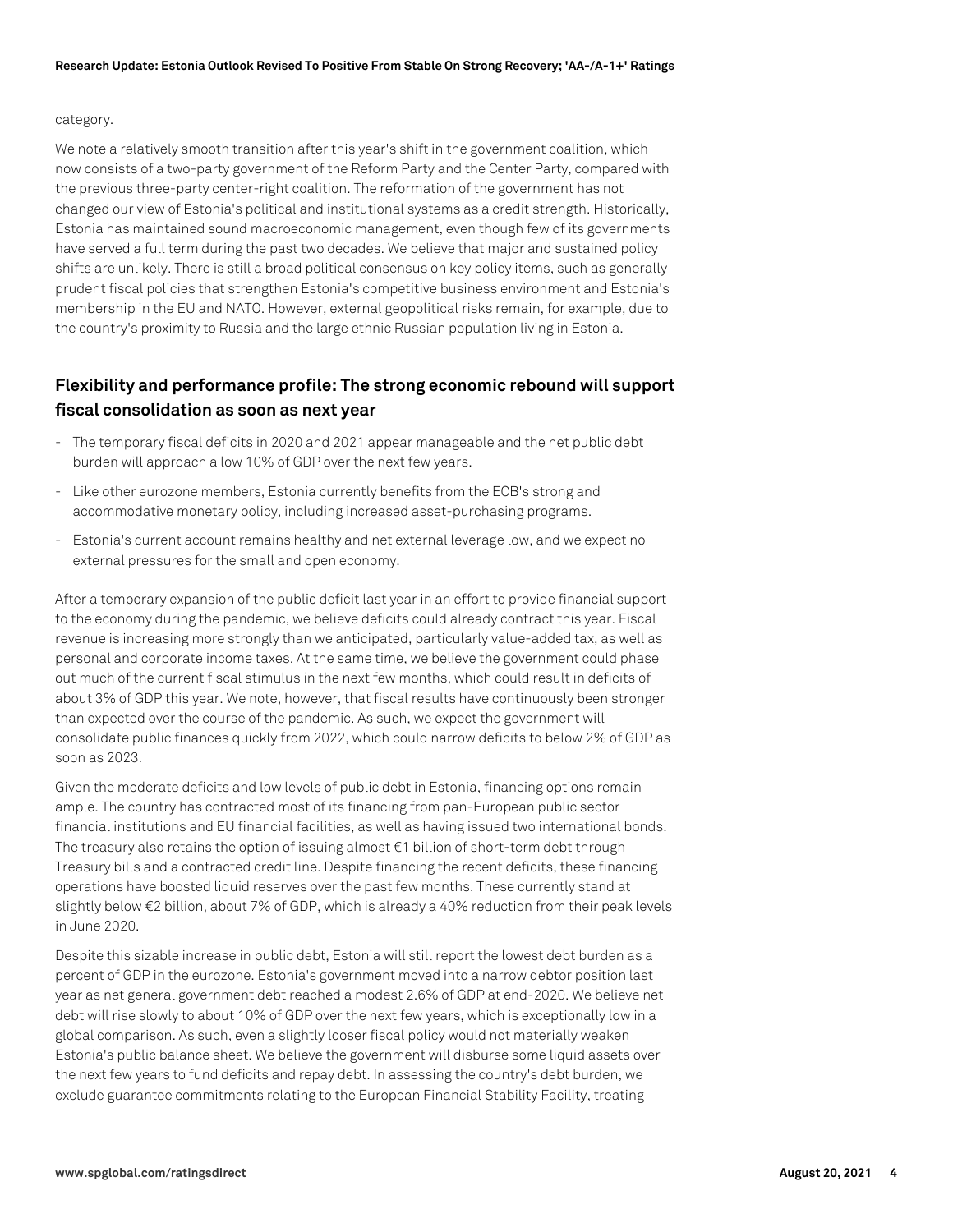#### **Research Update: Estonia Outlook Revised To Positive From Stable On Strong Recovery; 'AA-/A-1+' Ratings**

them instead as contingent liabilities, in line with our approach for all eurozone members.

Estonia, as a eurozone member, benefits from access to the monetary union's highly developed capital markets and the ECB's credible monetary policy, including the current extraordinary quantitative easing measures, aimed at absorbing the increase in eurozone governments' financing. But we think the ECB's monetary policy goals are usually better aligned with the economic cycles of larger eurozone members than with smaller ones like Estonia, which represents about 0.3% of eurozone GDP. Before the pandemic, Estonia's economy was not well synchronized with that of the monetary union. Much like current inflation trends, Estonia has seen much higher wage growth and inflation dynamics for several years. Parallel to the economic recovery and much in line with global trends, inflation levels have risen over the past few months. Currently, price increases are broad based and owe to increasing wage growth, recovering demand, and some supply side bottlenecks, and also include the effects of rising global energy and commodity prices. Although Estonia's inflation is currently the highest within the eurozone, we note that the overall level is much in line with pre-pandemic dynamics, and does not exceed them.

Furthermore, despite its small and open economy, we believe external risks are currently low for Estonia. The country has established a track record of strong external balances, which have aided consecutive net external deleveraging over the past few years. The current account moved into balance in 2020, but this can be attributed to a temporary spike in imports at year-end 2020 regarding an individual foreign direct investment (FDI). The underlying current account dynamics look healthy, and we expect only narrow deficits over the next few years, due to rising imports on the back of the pension reform and increased absorption of EU funds over the next few years. However, we note that Estonia has generally posted current account surpluses in the years before the pandemic thanks to significant net services exports, which have consistently offset deficits on the goods and primary income balance, the latter representing a sizable stock of FDI liabilities. High-value-added services, such as ICT and business services, constituted about 40% of the services balance before the pandemic after expanding by more than 20% over the previous three years. We believe these services will retain their vital role in Estonia's export base, which highlights Estonia's economic progress as it positions itself in higher-value-added sectors. These strong current account balances, EU fund inflows on the capital account, and net FDI should facilitate further deleveraging over the next few years.

Estonia's banking sector entered the pandemic from a strong position and continues to report high liquidity, solid profitability metrics, one of the lowest average nonperforming loan ratios, and the highest capital ratios in the EU. We believe this will enable banks to weather further adverse financial effects. Generally, Estonia's banking sector remains largely foreign owned and highly concentrated, with the three largest banks occupying more than 80% of the market. However, deposit growth has significantly outpaced private-sector credit growth over the past few years and particularly in 2020, and banks have also started to use bonds as a financing option. This has continuously reduced the importance of funding from the parent group over the past few years, which, in our view, lessens spillover risks from foreign parent companies.

# **Key Statistics**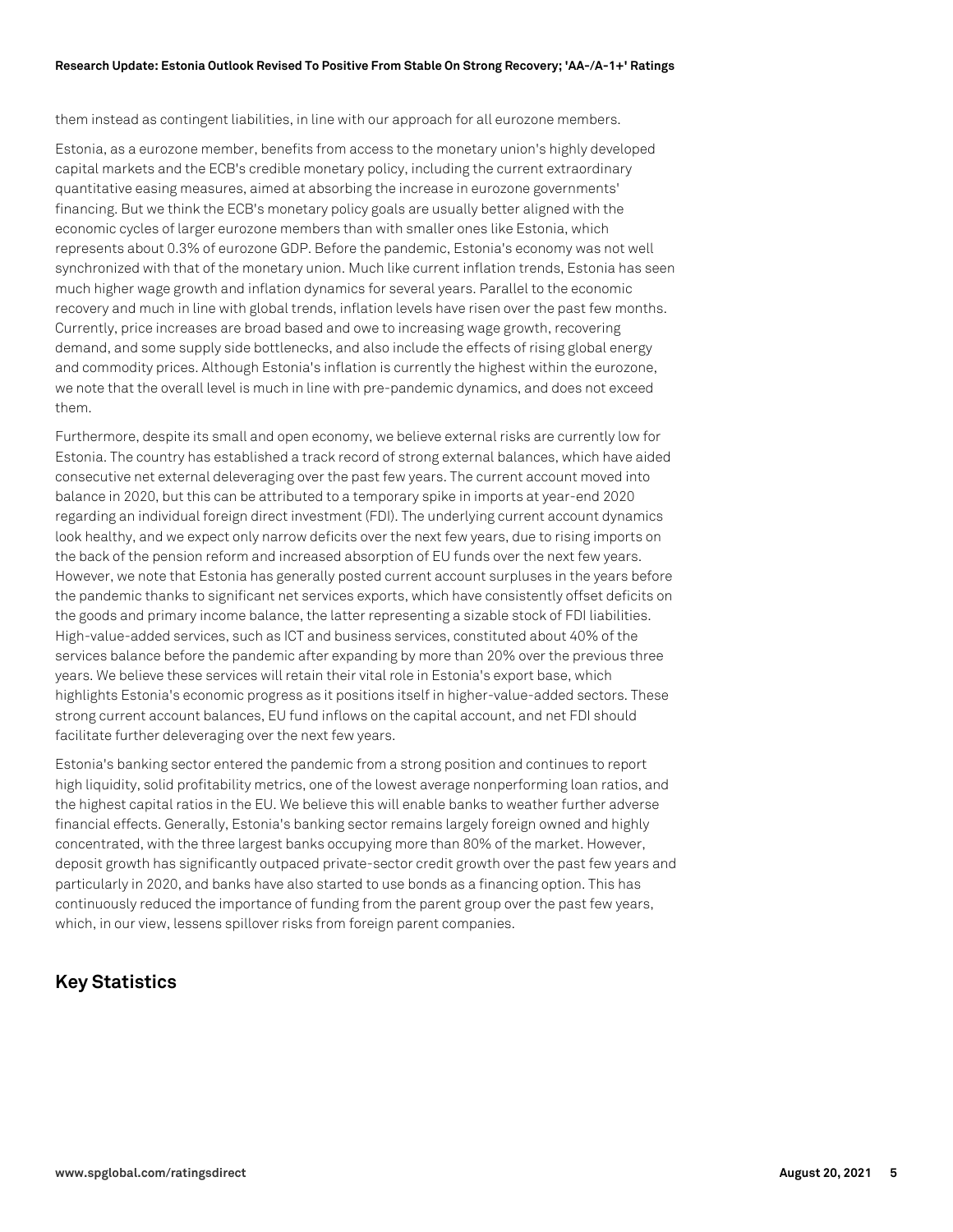Table 1

## **Estonia -- Selected Indicators**

|                                                                | 2015  | 2016  | 2017  | 2018  | 2019  | 2020  | 2021  | 2022  | 2023  | 2024    |
|----------------------------------------------------------------|-------|-------|-------|-------|-------|-------|-------|-------|-------|---------|
| Economic indicators (%)                                        |       |       |       |       |       |       |       |       |       |         |
| Nominal GDP (bil. €)                                           | 21    | 22    | 24    | 26    | 28    | 27    | 29    | 31    | 33    | 34      |
| Nominal GDP (bil. \$)                                          | 23    | 24    | 27    | 31    | 31    | 31    | 36    | 38    | 40    | 42      |
| GDP per capita (000s \$)                                       | 17.5  | 18.5  | 20.4  | 23.1  | 23.7  | 23.3  | 26.7  | 28.6  | 29.9  | 31.1    |
| Real GDP growth                                                | 1.8   | 3.2   | 5.5   | 4.4   | 5.0   | (2.9) | 5.5   | 4.8   | 2.9   | 2.3     |
| Real GDP per capita growth                                     | 1.6   | 3.2   | 5.2   | 3.9   | 4.7   | (3.0) | 5.4   | 4.6   | 2.8   | $2.2\,$ |
| Real investment growth                                         | (3.2) | 5.1   | 7.8   | 3.9   | 11.1  | 18.4  | 5.0   | (2)   | 4.0   | 2.3     |
| Investment/GDP                                                 | 24.8  | 24.9  | 25.9  | 27.6  | 27.1  | 28.8  | 29.3  | 27.1  | 27.4  | 27.4    |
| Savings/GDP                                                    | 26.6  | 26.1  | 28.2  | 28.5  | 29.1  | 28.3  | 27.9  | 25.9  | 26.5  | 26.6    |
| Exports/GDP                                                    | 76.9  | 76.4  | 75.6  | 74.1  | 72.9  | 69.8  | 70.1  | 69.7  | 70.8  | 71.3    |
| Real exports growth                                            | (1.5) | 4.8   | 4.1   | 4.0   | 6.2   | (5.4) | 7.0   | 4.8   | 4.3   | 3.0     |
| Unemployment rate                                              | 6.2   | 6.8   | 5.8   | 5.4   | 4.4   | 6.8   | 6.5   | 5.8   | 5.3   | 5.0     |
| External indicators (%)                                        |       |       |       |       |       |       |       |       |       |         |
| Current account<br>balance/GDP                                 | 1.8   | 1.2   | 2.3   | 0.9   | 2.0   | (0.6) | (1.4) | (1.2) | (0.8) | (0.8)   |
| Current account<br>balance/CARs                                | 2.1   | 1.5   | 2.7   | 1.1   | 2.4   | (0.8) | (1.7) | (1.6) | (1.0) | (1.0)   |
| CARs/GDP                                                       | 84.1  | 84.0  | 83.5  | 82.1  | 80.4  | 77.8  | 79.4  | 79.0  | 80.2  | 80.8    |
| Trade balance/GDP                                              | (4.2) | (3.7) | (3.8) | (4.7) | (3.2) | (0.4) | (0.7) | (0.5) | (0.3) | (0.3)   |
| Net FDI/GDP                                                    | (0.6) | 2.4   | 3.9   | 4.7   | 3.5   | 9.4   | 5.0   | 2.0   | 2.0   | 2.0     |
| Net portfolio equity<br>inflow/GDP                             | (1.2) | (1.3) | 0     | (0.6) | (1.5) | (4.1) | (3.0) | (1.0) | (1.0) | (1.0)   |
| Gross external financing<br>needs/CARs plus usable<br>reserves | 164.1 | 157.6 | 149.0 | 149.6 | 140.6 | 142.1 | 142.2 | 140.0 | 137.2 | 136.0   |
| Narrow net external<br>debt/CARs                               | 29.5  | 27.2  | 27.0  | 19.5  | 16.2  | 14.5  | 13.2  | 13.2  | 13.4  | 13.6    |
| Narrow net external<br>debt/CAPs                               | 30.1  | 27.6  | 27.8  | 19.7  | 16.6  | 14.4  | 13.0  | 13.0  | 13.3  | 13.5    |
| Net external liabilities/CARs                                  | 46.6  | 44.4  | 42.1  | 35.1  | 26.7  | 28.7  | 26.2  | 26.0  | 24.9  | 24.0    |
| Net external liabilities/CAPs                                  | 47.6  | 45.0  | 43.3  | 35.5  | 27.3  | 28.5  | 25.8  | 25.6  | 24.7  | 23.7    |
| Short-term external debt by<br>remaining maturity/CARs         | 69.9  | 62.3  | 54.1  | 52.7  | 47.2  | 49.8  | 50.6  | 50.2  | 48.7  | 47.6    |
| Usable reserves/CAPs<br>(months)                               | 0.3   | 0.2   | 0.2   | 0.2   | 0.4   | 0.7   | 0.8   | 1.0   | 1.1   | 1.1     |
| Usable reserves (mil. \$)                                      | 415   | 352   | 345   | 755   | 1,426 | 1,997 | 2,530 | 2,912 | 3,111 | 3,319   |
| Fiscal indicators (general government; %)                      |       |       |       |       |       |       |       |       |       |         |
| Balance/GDP                                                    | 0.1   | (0.4) | (0.7) | (0.6) | 0.1   | (4.9) | (2.9) | (2.3) | (1.5) | (1.2)   |
| Change in net debt/GDP                                         | 1.9   | (0.1) | (0.1) | (0.4) | (0.4) | 6.1   | 3.3   | 2.2   | 1.5   | 1.3     |
| Primary balance/GDP                                            | 0.2   | (0.4) | (0.7) | (0.5) | 0.1   | (4.9) | (2.8) | (2.2) | (1.4) | (1.2)   |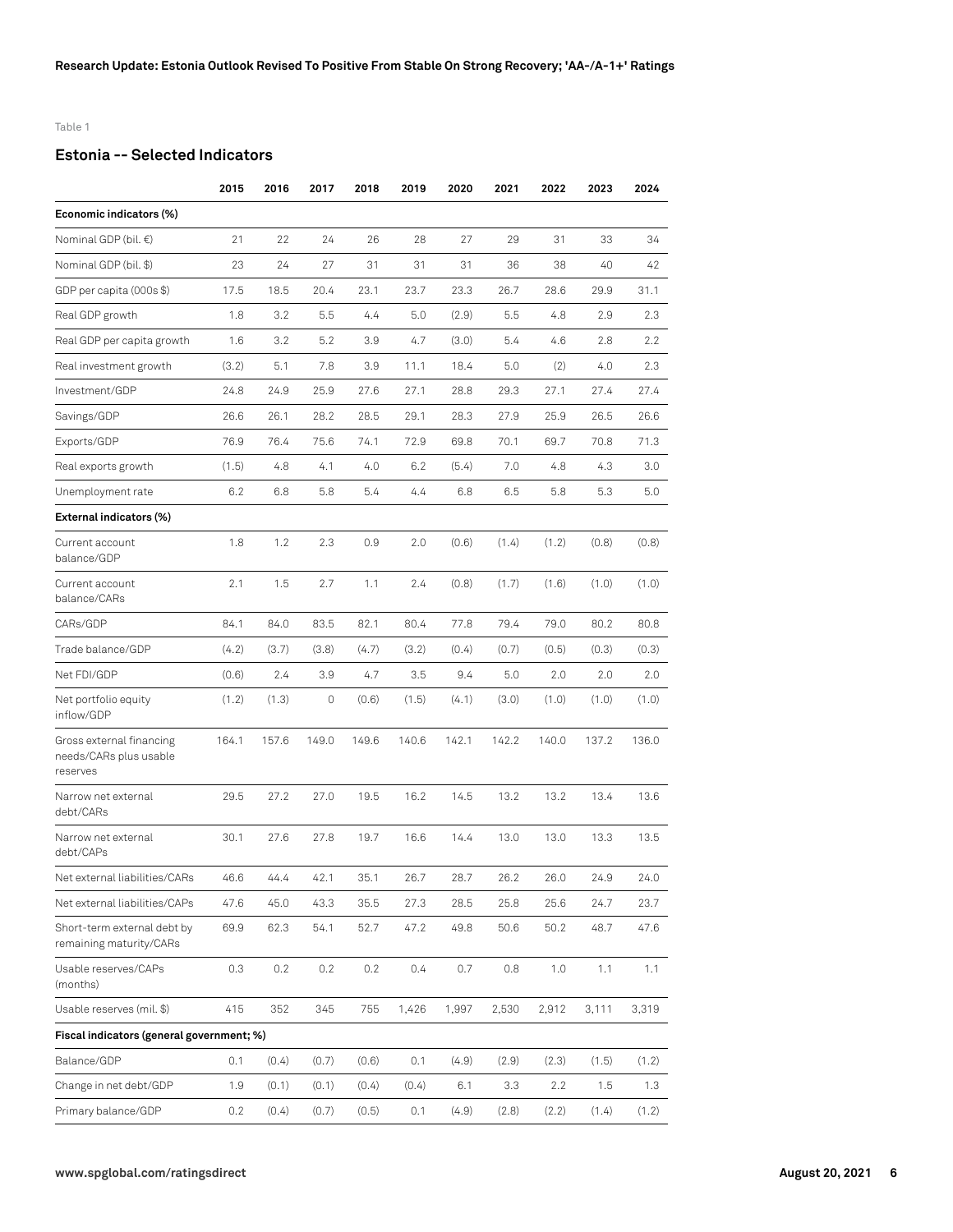#### Table 1

#### **Estonia -- Selected Indicators (cont.)**

|                                                           | 2015  | 2016  | 2017  | 2018  | 2019  | 2020  | 2021 | 2022 | 2023 | 2024 |
|-----------------------------------------------------------|-------|-------|-------|-------|-------|-------|------|------|------|------|
| Revenue/GDP                                               | 39.4  | 38.7  | 38.5  | 38.7  | 39.0  | 40.2  | 41.0 | 40.0 | 39.0 | 39.0 |
| Expenditures/GDP                                          | 39.2  | 39.1  | 39.2  | 39.3  | 38.9  | 45.1  | 43.9 | 42.3 | 40.5 | 40.3 |
| Interest/revenues                                         | 0.1   | 0.1   | 0.1   | 0.1   | 0.1   | 0.1   | 0.2  | 0.2  | 0.2  | 0.2  |
| Debt/GDP                                                  | 7.7   | 7.7   | 6.9   | 6.1   | 6.5   | 16.3  | 15.6 | 16.0 | 16.8 | 17.4 |
| Debt/revenues                                             | 19.6  | 19.8  | 17.8  | 15.8  | 16.7  | 40.5  | 38.0 | 40.0 | 43.0 | 44.5 |
| Net debt/GDP                                              | (3.3) | (3.2) | (3.0) | (3.2) | (3.4) | 2.6   | 5.7  | 7.6  | 8.7  | 9.6  |
| Liquid assets/GDP                                         | 11.0  | 10.9  | 9.9   | 9.4   | 9.9   | 13.7  | 9.9  | 8.4  | 8.0  | 7.7  |
| Monetary indicators (%)                                   |       |       |       |       |       |       |      |      |      |      |
| CPI growth                                                | 0.1   | 0.8   | 3.7   | 3.4   | 2.3   | (0.6) | 2.5  | 2.3  | 1.9  | 1.9  |
| GDP deflator growth                                       | 1.1   | 2.3   | 3.1   | 4.2   | 3.2   | (0.4) | 2.5  | 2.3  | 1.8  | 1.7  |
| Exchange rate, year-end<br>$(\in/3)$                      | 0.92  | 0.95  | 0.83  | 0.87  | 0.89  | 0.81  | 0.83 | 0.83 | 0.83 | 0.83 |
| Banks' claims on resident<br>non-gov't sector growth      | 5.2   | 6.7   | 0.7   | 5.2   | 4.3   | 4.0   | 4.0  | 4.5  | 4.5  | 4.5  |
| Banks' claims on resident<br>non-gov't sector/GDP         | 68.9  | 69.7  | 64.5  | 62.4  | 60.1  | 64.7  | 62.2 | 60.6 | 60.5 | 60.7 |
| Foreign currency share of<br>claims by banks on residents | 1.0   | 0.7   | 0.5   | 0.4   | 0.3   | 0.3   | 0.2  | 0.2  | 0.2  | 0.3  |
| Foreign currency share of<br>residents' bank deposits     | 7.4   | 6.7   | 6.1   | 5.8   | 4.9   | 4.5   | N/A  | N/A  | N/A  | N/A  |
| Real effective exchange rate<br>growth                    | 2.5   | (1.2) | 7.5   | 4.8   | 2.3   | (0.5) | N/A  | N/A  | N/A  | N/A  |

Sources: Eurostat and Statistics Estonia (economic indicators); Bank of Estonia, Eurostat, and IMF (Monetary indicators); Eurostat (fiscal and debt indicators); Bank of Estonia (external indicators).

Adjustments: Debt to GDP excludes European Financial Stability Facility -related guarantees.

Definitions: Savings is defined as investment plus the current account surplus (deficit). Investment is defined as expenditure on capital goods, including plant, equipment, and housing, plus the change in inventories. Banks are other depository corporations other than the central bank, whose liabilities are included in the national definition of broad money. Gross external financing needs are defined as current account payments plus short-term external debt at the end of the prior year plus nonresident deposits at the end of the prior year plus long-term external debt maturing within the year. Narrow net external debt is defined as the stock of foreign and local currency public- and privatesector borrowings from nonresidents minus official reserves minus public-sector liquid claims on nonresidents minus financial-sector loans to, deposits with, or investments in nonresident entities. A negative number indicates net external lending. N/A--Not applicable. CARs--Current account receipts. FDI--Foreign direct investment. CAPs--Current account payments. N/A--Not applicable. The data and ratios above result from S&P Global Ratings' own calculations, drawing on national as well as international sources, reflecting S&P Global Ratings' independent view on the timeliness, coverage, accuracy, credibility, and usability of available information.

# **Ratings Score Snapshot**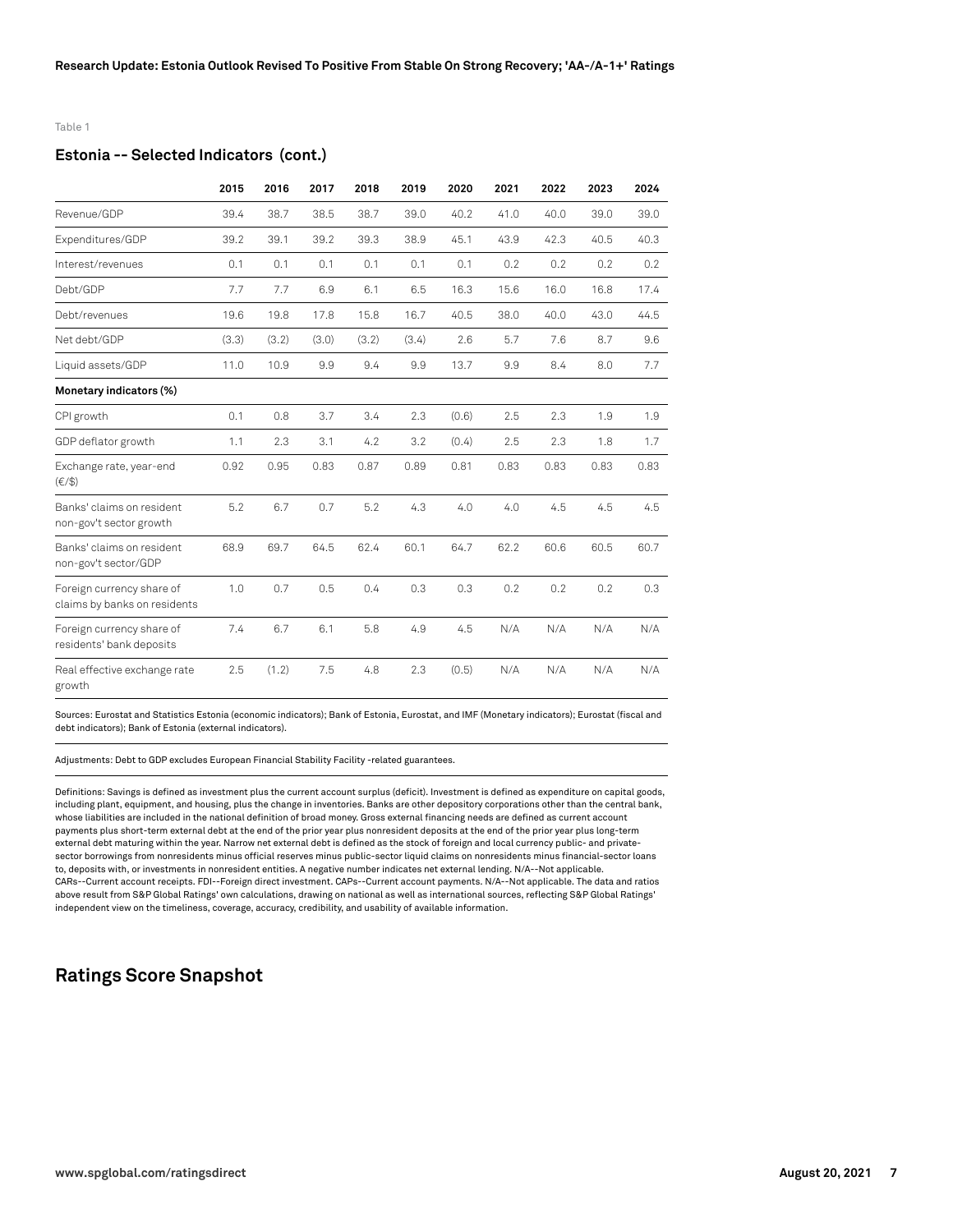#### Table 2

#### **Estonia -- Ratings Score Snapshot**

| Key rating factors                                        | Score          | Explanation                                                                                                                                                                                                                                                                                                                                                                                                                                                                                                                                                                                                                 |
|-----------------------------------------------------------|----------------|-----------------------------------------------------------------------------------------------------------------------------------------------------------------------------------------------------------------------------------------------------------------------------------------------------------------------------------------------------------------------------------------------------------------------------------------------------------------------------------------------------------------------------------------------------------------------------------------------------------------------------|
| Institutional assessment                                  | $\mathcal{P}$  | Generally strong track record of policies that deliver sustainable public finances.<br>Unbiased enforcement of contracts and respect for rule of law. Broadly effective<br>checks and balances between institutions. Free flow of information throughout<br>society, with open debate of policy decisions. Timely and reliable data and statistical<br>information. We also factor in coordination requirements at the eurozone level that<br>may hinder timely policy response.                                                                                                                                            |
| Fconomic assessment                                       | 3              | Based on GDP per capita (\$) as per the Selected Indicators table.                                                                                                                                                                                                                                                                                                                                                                                                                                                                                                                                                          |
| External assessment                                       | $\mathcal{P}$  | Based on narrow net external debt as per the Selected Indicators table. In the<br>context of our external assessment, we consider Estonia, a member of the Economic<br>and Monetary Union, as if the currency was actively traded.                                                                                                                                                                                                                                                                                                                                                                                          |
| Fiscal assessment:<br>flexibility and<br>performance      | $\mathfrak{p}$ | Based on the change and trend in net general government debt (% of GDP) as per<br>Selected Indicators in Table 1.                                                                                                                                                                                                                                                                                                                                                                                                                                                                                                           |
| Fiscal assessment: debt<br>burden                         | 1              | Based on net general government debt (% of GDP) and general government interest<br>expenditure (% of general government revenue) as per the Selected Indicators in<br>Table 1.                                                                                                                                                                                                                                                                                                                                                                                                                                              |
| Monetary assessment                                       | 3              | In the context of our monetary assessment, we consider the euro to be a reserve<br>currency. The European Central Bank has an established track record in monetary<br>authority independence with clear objectives and a wide array of policy instruments,<br>including nonconventional tools. The consumer price index is low and largely in line<br>with that of its trading partners. Estonia is a member of Economic and Monetary<br>Union. Estonia's GDP per capita remains below the EU average and the country's<br>economic base is narrow. Wage and inflation dynamics are well above eurozone<br>average figures. |
| Indicative rating                                         | aa             | As per Table 1 of "Sovereign Rating Methodology."                                                                                                                                                                                                                                                                                                                                                                                                                                                                                                                                                                           |
| Notches of supplemental<br>adjustments and<br>flexibility | $-1$           | Estonia's GDP figures remain significantly below peers at the 'AA' level and are more<br>in line with its Baltic peers' (Latvia and Lithuania), which we rate in our 'A' category.                                                                                                                                                                                                                                                                                                                                                                                                                                          |
| Sovereign credit rating                                   |                |                                                                                                                                                                                                                                                                                                                                                                                                                                                                                                                                                                                                                             |
| Foreign currency                                          | $AA-$          |                                                                                                                                                                                                                                                                                                                                                                                                                                                                                                                                                                                                                             |
| Notches of uplift                                         | 0              | Default risks do not apply differently to foreign- and local-currency debt.                                                                                                                                                                                                                                                                                                                                                                                                                                                                                                                                                 |
| Local currency                                            | $AA-$          |                                                                                                                                                                                                                                                                                                                                                                                                                                                                                                                                                                                                                             |

S&P Global Ratings' analysis of sovereign creditworthiness rests on its assessment and scoring of five key rating factors: (i) institutional assessment; (ii) economic assessment; (iii) external assessment; (iv) the average of fiscal flexibility and performance, and debt burden; and (v) monetary assessment. Each of the factors is assessed on a continuum spanning from 1 (strongest) to 6 (weakest). S&P Global Ratings' "Sovereign Rating Methodology," published on Dec. 18, 2017, details how we derive and combine the scores and then derive the sovereign foreign currency rating. In accordance with S&P Global Ratings' sovereign ratings methodology, a change in score does not in all cases lead to a change in the rating, nor is a change in the rating necessarily predicated on changes in one or more of the scores. In determining the final rating the committee can make use of the flexibility afforded by §15 and §§126-128 of the rating methodology.

# **Related Criteria**

- Criteria | Governments | Sovereigns: Sovereign Rating Methodology, Dec. 18, 2017
- General Criteria: Methodology For Linking Long-Term And Short-Term Ratings, April 7, 2017
- General Criteria: Principles Of Credit Ratings, Feb. 16, 2011
- General Criteria: Methodology: Criteria For Determining Transfer And Convertibility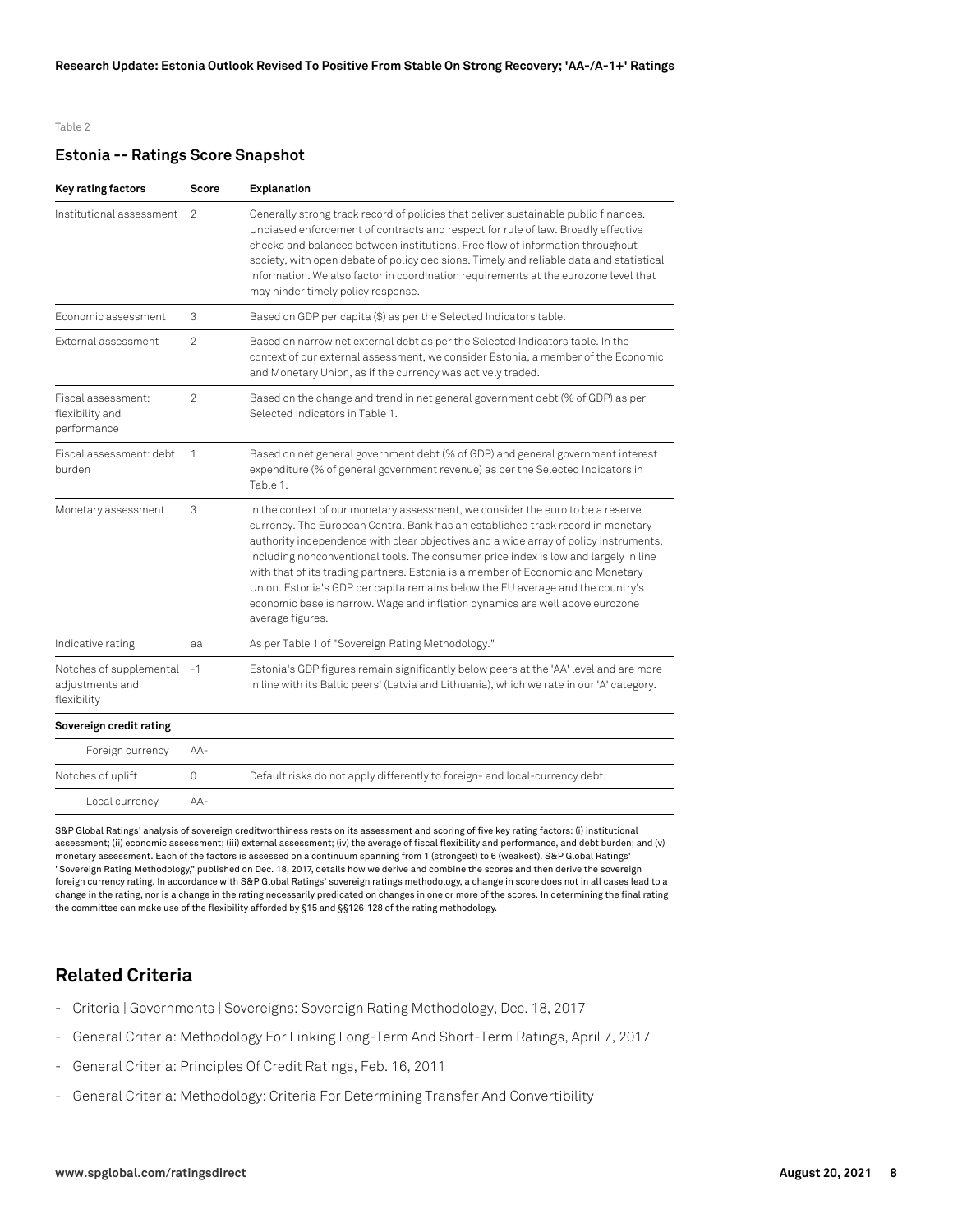Assessments, May 18, 2009

## **Related Research**

- Sovereign Ratings Score Snapshot, Aug. 3, 2021
- Sovereign Ratings List, July 26, 2021
- Sovereign Ratings History, July 26, 2021
- Sovereign Risk Indicators, July 12, 2021; a free interactive version is available at http://www.spratings.com/sri
- The ECB's New Strategy Signals Smooth Tapering And Cautious Greening Ahead, July 9, 2021
- European Developed Sovereign Rating Trends Midyear 2021, June 29, 2021
- Economic Outlook Europe Q3 2021: The Grand Reopening, June 24, 2021
- Next Generation EU Will Shift European Growth Into A Higher Gear, April 27, 2021
- 2020 Annual Sovereign Default And Rating Transition Study, April 12, 2021
- Sovereign Debt 2021: Global Borrowing Will Stay High To Spur Economic Recovery, March 1, 2021
- Sovereign Debt 2021: Developed EMEA's Commercial Borrowing Could Reach \$1.4 Trillion, March 1, 2021

In accordance with our relevant policies and procedures, the Rating Committee was composed of analysts that are qualified to vote in the committee, with sufficient experience to convey the appropriate level of knowledge and understanding of the methodology applicable (see 'Related Criteria And Research'). At the onset of the committee, the chair confirmed that the information provided to the Rating Committee by the primary analyst had been distributed in a timely manner and was sufficient for Committee members to make an informed decision.

After the primary analyst gave opening remarks and explained the recommendation, the Committee discussed key rating factors and critical issues in accordance with the relevant criteria. Qualitative and quantitative risk factors were considered and discussed, looking at track-record and forecasts.

The committee's assessment of the key rating factors is reflected in the Ratings Score Snapshot above.

The chair ensured every voting member was given the opportunity to articulate his/her opinion. The chair or designee reviewed the draft report to ensure consistency with the Committee decision. The views and the decision of the rating committee are summarized in the above rationale and outlook. The weighting of all rating factors is described in the methodology used in this rating action (see 'Related Criteria And Research').

# **Ratings List**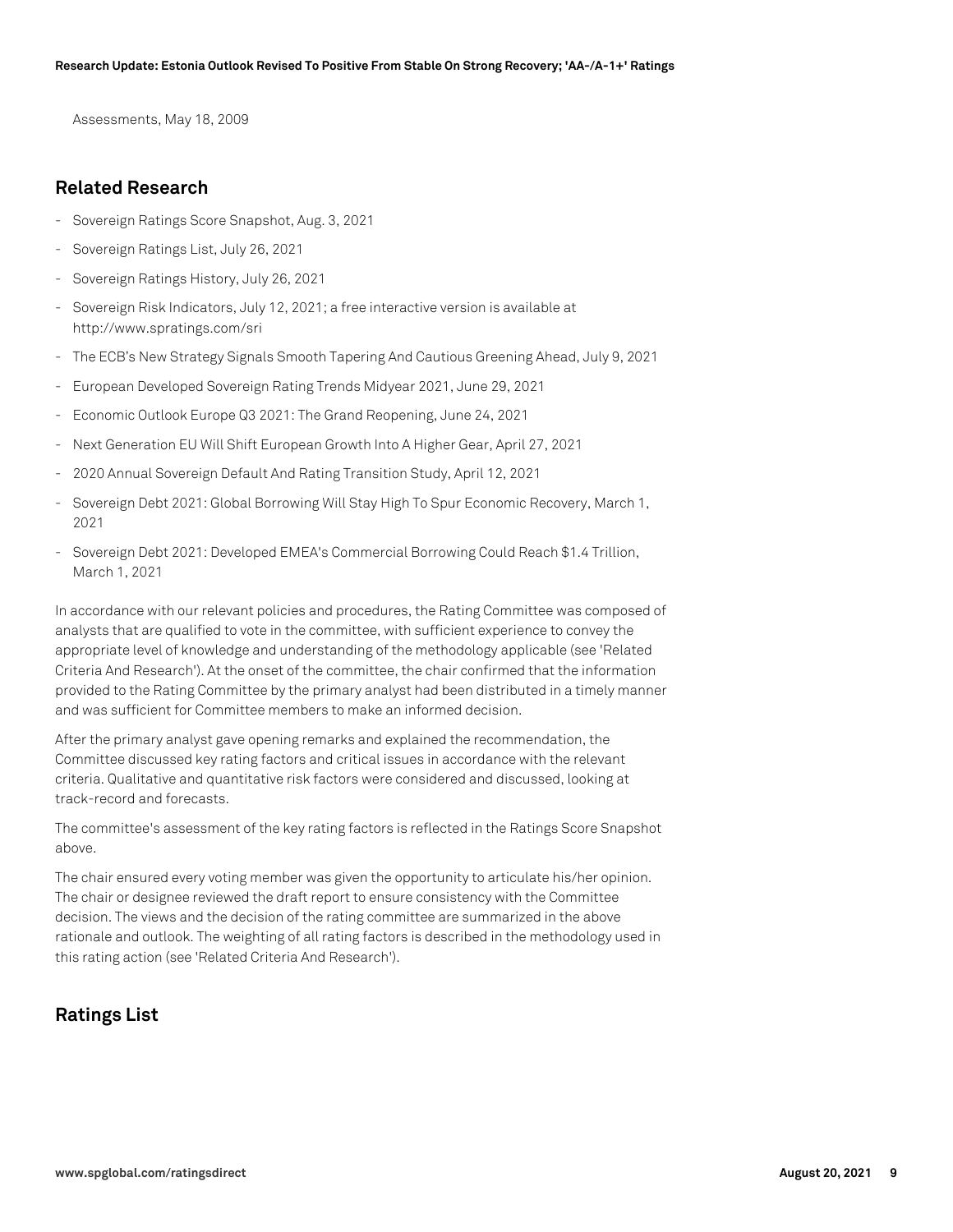#### **Outlook Action; Ratings Affirmed**

|                                          | Т٥                                | From   |
|------------------------------------------|-----------------------------------|--------|
| Estonia                                  |                                   |        |
| Sovereign Credit Rating                  | AA-/Positive/A-1+ AA-/Stable/A-1+ |        |
| Transfer & Convertibility Assessment AAA |                                   | AAA    |
| Senior Unsecured                         | $AA-$                             | $AA-$  |
| Short-Term Debt                          | $A-1+$                            | $A-1+$ |

Certain terms used in this report, particularly certain adjectives used to express our view on rating relevant factors, have specific meanings ascribed to them in our criteria, and should therefore be read in conjunction with such criteria. Please see Ratings Criteria at www.standardandpoors.com for further information. A description of each of S&P Global Ratings' rating categories is contained in "S&P Global Ratings Definitions" at https://www.standardandpoors.com/en\_US/web/guest/article/-/view/sourceId/504352 Complete ratings information is available to subscribers of RatingsDirect at www.capitaliq.com. All ratings affected by this rating action can be found on S&P Global Ratings' public website at www.standardandpoors.com. Use the Ratings search box located in the left column. Alternatively, call one of the following S&P Global Ratings numbers: Client Support Europe (44) 20-7176-7176; London Press Office (44) 20-7176-3605; Paris (33) 1-4420-6708; Frankfurt (49)

69-33-999-225; Stockholm (46) 8-440-5914; or Moscow 7 (495) 783-4009.